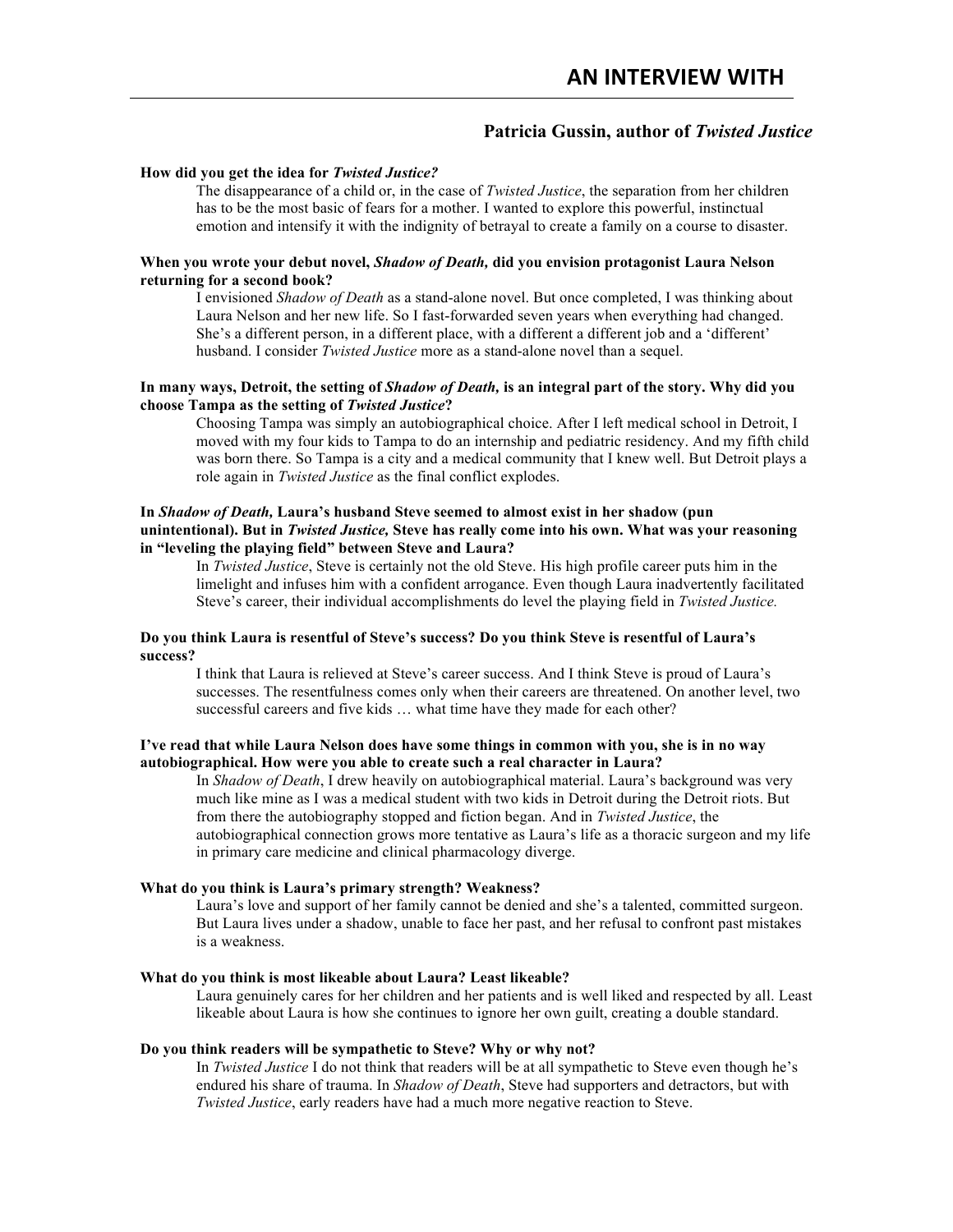#### **With regards to Steve and Kim's relationship, who do you think is the pursuer and who is the pursued?**

Even though the circumstances in their relationship come off as spontaneous, I think that Steve is the pursuer -- maybe because he needs her for his career, or maybe just sexual impulse. For Steve, it's a betrayal. For Kim, Steve's just a circumstantial convenience.

## **How do you hope readers will react to Kim – do you think they'll find her sympathetic or despicable? How do you feel about her?**

I think readers will be sympathetic. Kim is no pretense. She's a talented, ambitious professional. She's overcome substance abuse, and now Kim's is in deep trouble because of her dangerous relationship.

# **In many instances, Laura seems to view things – particularly with regards to her marriage – in black and white, yet her own moral code seems to have some gray areas (for instance, she has been keeping a big secret from Steve.) Is she guilty of having a different "code" for herself and for others?**

Yes, Laura does appear to have a different "code" for herself. She is 'proven' guilty of a grave moral breach, which she refuses to even acknowledge. Yet she reacts with indignity to Steve's transgression. Laura is a complex person, not the perfect mother, or perfect doctor as she seems.

# **Do you think there is more than one victim in** *Twisted Justice?*

Yes, Kim is a victim. Laura is a victim. Even Steve. And yes, the kids, especially Patrick.

# **While** *Twisted Justice* **is filled with unforgettable action, the unraveling of Steve and Laura's marriage really propels the plot forward. What commentary are you making on "for better, for worse…till death do us part"?**

No one ever knows what goes on within another's marriage. The Nelsons seem to have the perfect marriage, the perfect careers, and the perfect kids. But the secrets, the deception, and the lies that are buried under the surface will impact "…till death do we part."

# **What motivates Laura? What motivates Steve? Do you think their differences create a rift in the fabric of their marriage, or are they victims of circumstances?**

Laura is motivated by her children and her surgical career. There isn't much else she's interested in. Steve is motivated by his children, and the ego-aspects of his job. So their values are not that incongruous, but they have drifted apart allowing circumstances of just one night to tear the marriage in two.

### **It has been said that hell hath no fury like a woman scorned, but in** *Twisted Justice,* **it seems that hell hath no fury like Steve Nelson scorned. What was your reasoning in having Steve take the types of drastic action he takes?**

Steve's ego could not take Laura's rejection when compounded by losing his job. In a desperate move, he takes what is closest to her, her children. The first time was motivated by spite; the second, compounded by fear.

## **Laura Nelson, in some ways, is an everywoman – you masterfully showcase her strengths and her foibles – but she seems to get caught up in extraordinary circumstances. Do you think these circumstances are out of her control, or of her own making?**

The seminal circumstance in *Twisted Justice* was out of Laura's control. However, her reactions reflect the realities of both her world today and the secrets of her past.

#### **Without giving away the ending, do you think justice is served in the end?**

In the end, the justice served may have been too harsh.